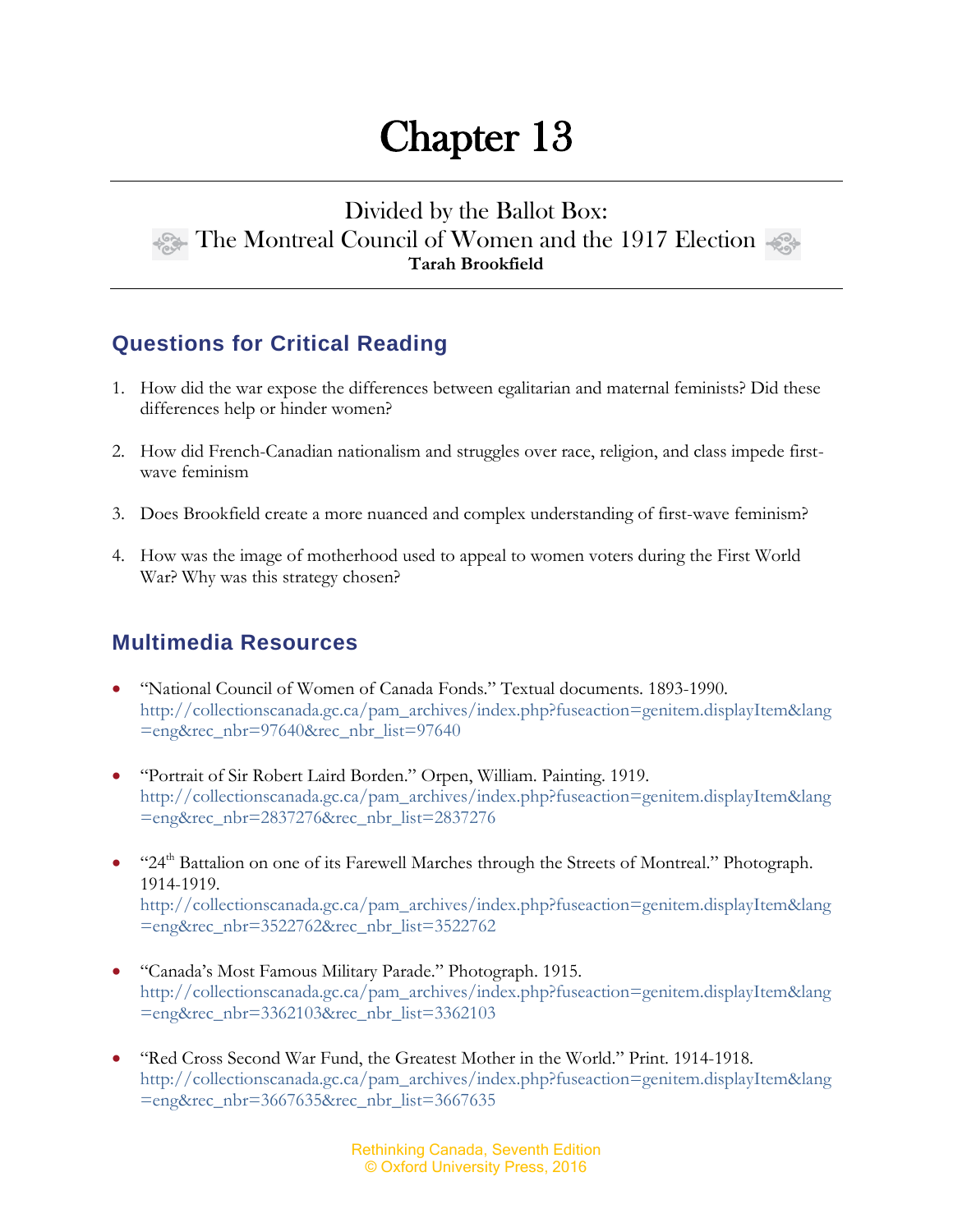- "The Canadian Mother, Vote Union Government." Print. 1914-1918. [http://collectionscanada.gc.ca/pam\\_archives/index.php?fuseaction=genitem.displayItem&lang](http://collectionscanada.gc.ca/pam_archives/index.php?fuseaction=genitem.displayItem&lang=eng&rec_nbr=3667273&rec_nbr_list=3667273) [=eng&rec\\_nbr=3667273&rec\\_nbr\\_list=3667273](http://collectionscanada.gc.ca/pam_archives/index.php?fuseaction=genitem.displayItem&lang=eng&rec_nbr=3667273&rec_nbr_list=3667273)
- "Enlist, Drowned Mother and Child." Spear, Fred. Print. 1914-1918. [http://collectionscanada.gc.ca/pam\\_archives/index.php?fuseaction=genitem.displayItem&lang](http://collectionscanada.gc.ca/pam_archives/index.php?fuseaction=genitem.displayItem&lang=eng&rec_nbr=3667923&rec_nbr_list=3667923) [=eng&rec\\_nbr=3667923&rec\\_nbr\\_list=3667923](http://collectionscanada.gc.ca/pam_archives/index.php?fuseaction=genitem.displayItem&lang=eng&rec_nbr=3667923&rec_nbr_list=3667923)
- "Your Job is Not Finished Until you put Him Back in his Mother's Arms!" Print. 1914-1918. [http://collectionscanada.gc.ca/pam\\_archives/index.php?fuseaction=genitem.displayItem&lang](http://collectionscanada.gc.ca/pam_archives/index.php?fuseaction=genitem.displayItem&lang=eng&rec_nbr=3667465&rec_nbr_list=3667465) [=eng&rec\\_nbr=3667465&rec\\_nbr\\_list=3667465](http://collectionscanada.gc.ca/pam_archives/index.php?fuseaction=genitem.displayItem&lang=eng&rec_nbr=3667465&rec_nbr_list=3667465)
- "Canadian Hospital in Orpington During Election." Photograph. 1917. [http://collectionscanada.gc.ca/pam\\_archives/index.php?fuseaction=genitem.displayItem&lang](http://collectionscanada.gc.ca/pam_archives/index.php?fuseaction=genitem.displayItem&lang=eng&rec_nbr=3241267&rec_nbr_list=3241267) [=eng&rec\\_nbr=3241267&rec\\_nbr\\_list=3241267](http://collectionscanada.gc.ca/pam_archives/index.php?fuseaction=genitem.displayItem&lang=eng&rec_nbr=3241267&rec_nbr_list=3241267)
- "1917 Election Leaflets." Textual Document. 1917. [http://collectionscanada.gc.ca/pam\\_archives/index.php?fuseaction=genitem.displayItem&lang](http://collectionscanada.gc.ca/pam_archives/index.php?fuseaction=genitem.displayItem&lang=eng&rec_nbr=4168334&rec_nbr_list=4168334) [=eng&rec\\_nbr=4168334&rec\\_nbr\\_list=4168334](http://collectionscanada.gc.ca/pam_archives/index.php?fuseaction=genitem.displayItem&lang=eng&rec_nbr=4168334&rec_nbr_list=4168334)
- "Nursing Sisters at a Canadian Hospital Voting in the Canadian Federal Election." Rider-Rider, William. Photograph. 1917. [http://collectionscanada.gc.ca/pam\\_archives/index.php?fuseaction=genitem.displayItem&lang](http://collectionscanada.gc.ca/pam_archives/index.php?fuseaction=genitem.displayItem&lang=eng&rec_nbr=3194224&rec_nbr_list=3194224) [=eng&rec\\_nbr=3194224&rec\\_nbr\\_list=3194224](http://collectionscanada.gc.ca/pam_archives/index.php?fuseaction=genitem.displayItem&lang=eng&rec_nbr=3194224&rec_nbr_list=3194224)
- "Enfranchised Women, Vote Union Save Canada!" Textual Document. 1917. [http://collectionscanada.gc.ca/pam\\_archives/index.php?fuseaction=genitem.displayItem&lang](http://collectionscanada.gc.ca/pam_archives/index.php?fuseaction=genitem.displayItem&lang=eng&rec_nbr=165575&rec_nbr_list=165575) [=eng&rec\\_nbr=165575&rec\\_nbr\\_list=165575](http://collectionscanada.gc.ca/pam_archives/index.php?fuseaction=genitem.displayItem&lang=eng&rec_nbr=165575&rec_nbr_list=165575)

#### **Multimedia Resources**

- *And We Knew How to Dance: Women in World War I* (1994) Description found at: <http://www.onf-nfb.gc.ca/eng/collection/film/?id=30424>
- A City Goes to War [http://acitygoestowar.ca](http://acitygoestowar.ca/)
- Canadian War Museum Conscription [www.warmuseum.ca/firstworldwar/history/life-at-home-during-the-war/recruitment-and](http://www.warmuseum.ca/firstworldwar/history/life-at-home-during-the-war/recruitment-and-conscription/conscription-1917)[conscription/conscription-1917](http://www.warmuseum.ca/firstworldwar/history/life-at-home-during-the-war/recruitment-and-conscription/conscription-1917)
- Canadian Posters from the First World War <http://www.archives.gov.on.ca/en/explore/online/posters/recruitment.aspx>

Rethinking Canada, Seventh Edition © Oxford University Press, 2016